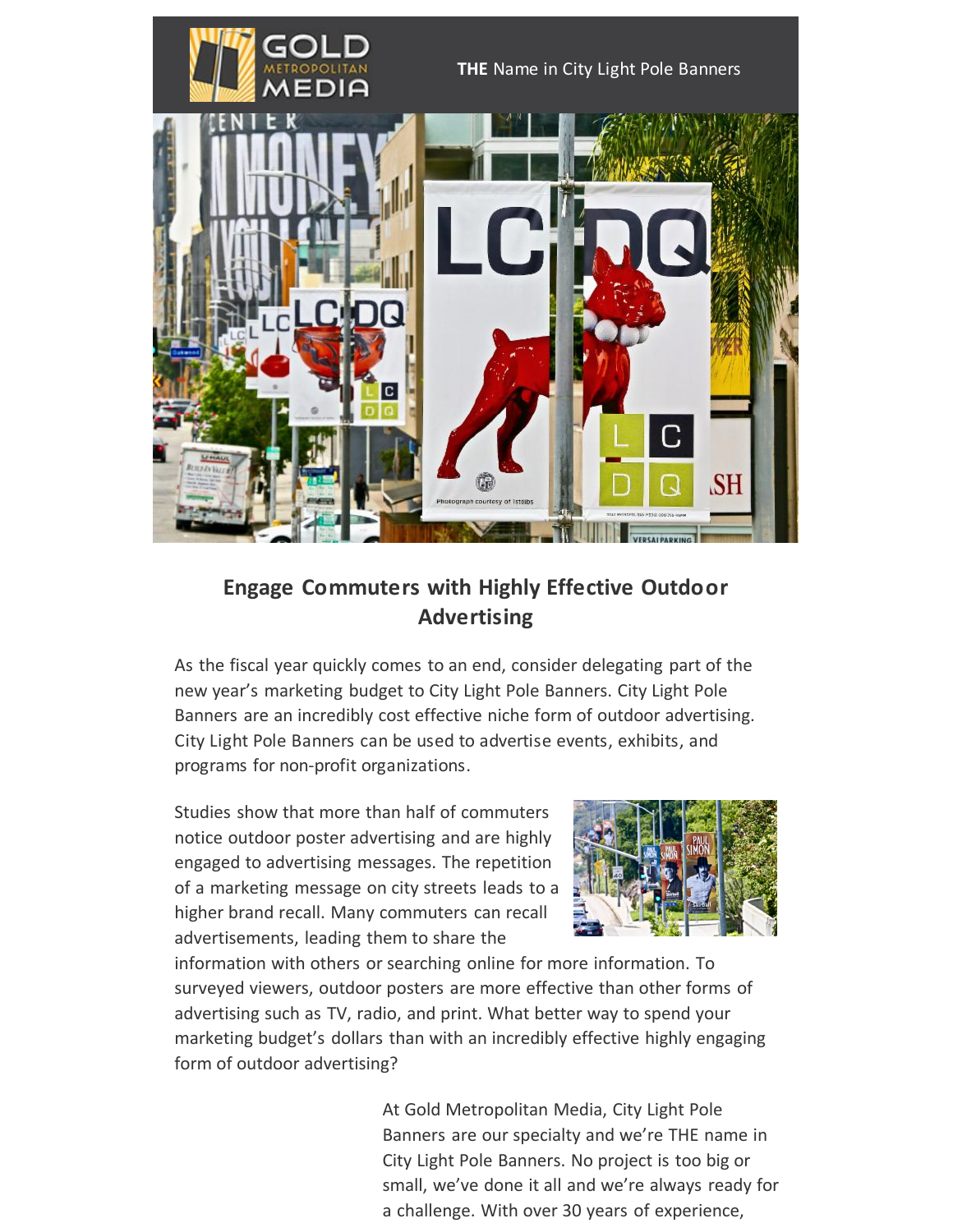

we're the experts in location planning, permitting, production, and installation. As the experts, our knowledge and know-how help us produce the best banner campaigns in California.

Contact us today to learn more about City Light

Pole Banners and how we can create highly effective outdoor advertising campaign for you!



**Gold Metropolitan Media's Additional Products and Services** 

Although Gold Metropolitan Media specializes in City Light Pole Banners, our team has extensive experience in related event and venue signage. We can accommodate related graphic and signage needs, including but not limited to, building banners, window and floor graphics, and event signage. Please don't hesitate to inquire about our capabilities beyond City Light Pole Banners.



**Contact Us Today! (800)755-9GMM**

Website: [www.goldmetropolitan.com](http://www.goldmetropolitan.com/)